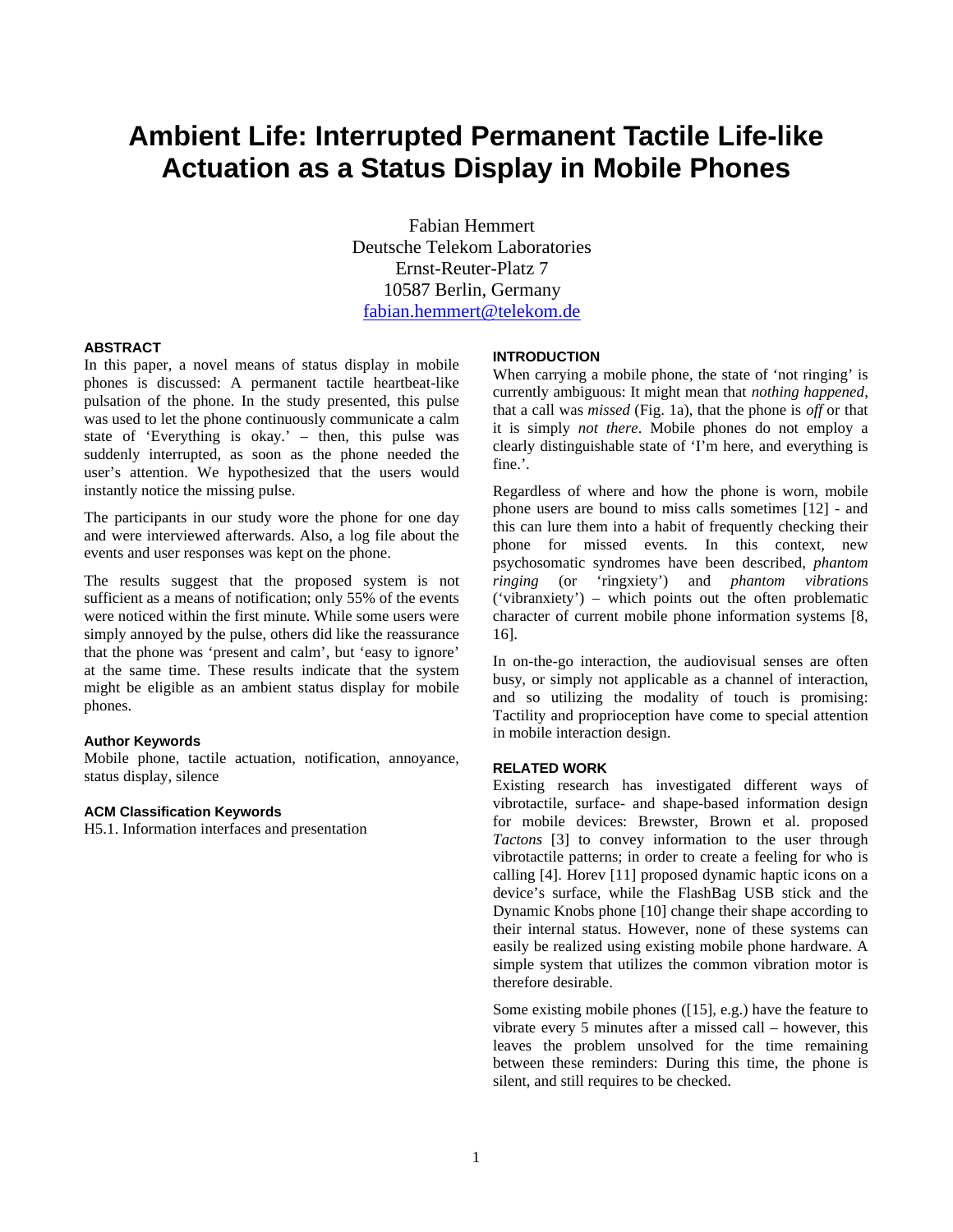Other recently released mobile phones [14] feature a button for a 'tactile echo' of the phone: When the button is pressed, the phone will vibrate in a certain pattern, depending on its state (short vibration = nothing happened, two short vibrations  $=$  text message, one long vibration  $=$ missed call, etc.). While the principle itself is very efficient, as the phone can be checked through the pocket, the cognitive effort to read 'decode' the vibration pattern is still considerably high.

Investigating a system based on patterns that we understand inherently, and cognitively effortless, might be worthwhile, especially in the age of distraction, interruption and information overload [1, 2, 7]. Therefore, we recently proposed a system that uses a calm and a excited pulse as a means of status display for missed events on the mobile phone [9].

The concept of a 'living' mobile phone is based on the hypothesis that as social beings, we are inherently able to interpret signs of life. For example, psychological research has shown that children are able to categorize living and non-living objects already in early phases of their development [6, 17, 18]. What was in question was if an ambient information system could be based on these instinctive abilities.

The difference of this study to its predecessor [9] (Fig. 1b) is that in this case, the pulse would not switch into an 'excited' mode upon a missed event, it would instead stop (Fig. 1c). Because of the user comments in the previous study, we hypothesized that the users would instantly take notice of the missing pulse: They reported a 'gap' when they took the phone out of their pocket in the evening.

# **PROTOTYPE AND USER STUDY**

The prototype in our study consisted of a Sony Ericsson W880i mobile phone, which was running a Java application: The software continuously generated short, pulses on the phone's vibration motor. For every heartbeat, which occurred every 800ms, the vibration motor was activated twice in a short sequence, resulting in the classical heartbeat rhythm.



# **Fig. 1: Vibration occurrence and intensity in a) traditional notification; b) the calmness/excitementbased system [9]; c) the system discussed in this paper (stopped pulse signalizes need for attention)**

The intensity of the vibration could be adjusted by the users. The available strength reached from very subtle beats ('ticks', resulting from less than one rotation of the vibration motor) to distinct, repetitive 'vibration motor vibrations' (multiple rotations of the motor). The heartbeatlike rhythm, however, was existent for all intensities.

The default intensity was a 50ms activation of the vibration motor, resulting in a subtle force, comparable to a gentle touch of a finger. According to another study, this is a 'comfortable' [13] intensity for tactile actuation.

We conducted a qualitative user study with 6 users (3f, 3m, 22-33 yrs.). We used video interviews and user observation through log files on the phones as our methods of inquiry.

The software simulated a missed event and stopped generating the pulse at some randomly selected point of time (with a minimum distance of 10 minutes between the events), which was written to a log file. The users were asked to push the 'OK' button on the phone as soon as they noticed that the pulse hat stopped (to 'reanimate' it). No other cues for the event, like ringing or traditional vibration alert, were given. All subjects were familiar with the device already, as they took part in the previous study [9] as well. The users wore the phone for one day, and all users wore their own mobile phones in addition.

The users were encouraged to keep a diary of their activities while carrying the phone, with special regard to situations in which using the functionality would be different than in others (e.g. in a library, as opposed to at a concert).

## **RESULTS**

The users reported that the suitability of the functionality as a means of notification depended on the strength of the vibration and the situation they were in – sometimes, they would just miss it when it is not strong enough. At the same time, the stronger the vibration was, the more annoying they found it. Most users stated that they were able to ignore the pulse at low intensities, and shift their attention to it to check it 'on demand'. At higher intensities, the system was mostly found to be "very annoying". Users reported that they were well able to perceive the pulse while sitting in a calm environment, and were hence able to react to its sudden end. While walking, they were not able to feel the pulse, and had to 'check' for it by grasping the phone through or in the pocket.

Some users particularly enjoyed that either 'everything was fine', or, be it 'because of a missed event' or 'because I did not wear it close enough', it required them to do something. Silence, in this system, is never good.

Users stated that they found it difficult to immediately react to the death of the phone and that they often had the feeling of being 'too late'. They also reported an 'inverted phantom vibration', in which they thought the phone had stopped beating, but it had not. Overall, the users felt that they were not really good reacting to the stopped pulse, and estimated the average common time to be about five minutes. They reported that when they checked their phone, which was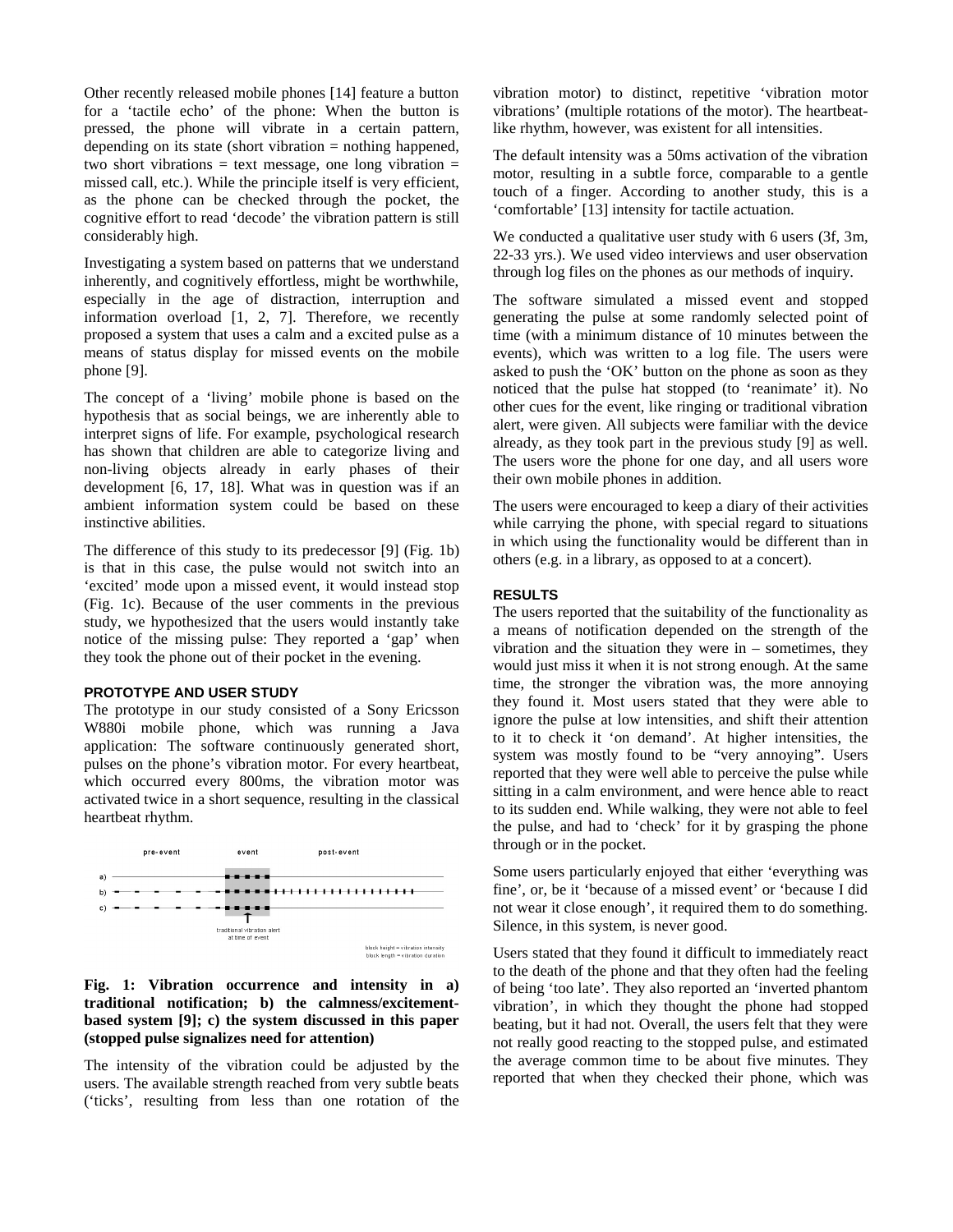often 'accidentally', that it was often dead already, presumably for a longer time.

The log files revealed the actual reaction times (to a total number of 194 events): 19% of the responses occurred within the first 10 seconds, 44% within the first 30 seconds. 55% of the responses to a stopped beat occurred in the first minute after the event (Fig. 2). After 10 minutes, 90% of the events were confirmed.

## **DISCUSSION**

Many users in our test group were quickly annoyed by the pulse, only few got used to it. Similar to the previous study, the pulse was found to be more annoying in silent situations, while it was rated 'easily ignorable' and 'helpful' in busy situations.

The permanent tactile stimulation that the system produced was helpful for the users to be aware of their tactile contact to the device. For people in special user groups (e.g., emergency doctors or security staff) that have to be permanently sure that their network reception, battery status, etc. are fine, that they have no calls missed, and that they have not lost tactile contact with the device, such a ongoing reassurance could be helpful.

A result of only 19% recognition rate within the first 10 seconds and 55% within the first minute is not sufficient for a notification system. Instead, it seems more plausible to use the system as a permanent status display.

Even though the task 'When the heartbeat stops, press the center button to reanimate it.' was plausible to the users, they did not state that they treated or perceived the phone as a pet: While the metaphor of the 'living phone' was clear, it is still uncertain if a non-lifelike stimulation would have produced different results.



## **Fig. 2: User response times to interrupted pulse**

Interestingly, the users stated that they 'just accidentally' looked at the phone when they discovered that the pulse had stopped. It is, however, unlikely that every user accidentally checked the phone every minute. What might be possible instead is that they took notice of the stopped pulse subconsciously. It has been argued before that some decisions are largely based on external subconscious cues, even though they feel like free will [5].

Permanent life-like tactile actuation as we propose it should be looked at critically: We do not know the bodily and psychological consequences of a continuous external heartbeat – nonetheless, we think that it is a worthwhile undertaking to study it.

## **CONCLUSION**

This research cannot answer the question of whether permanent information should be preferred over permanent checking. Still, a status display like the one proposed might be suitable for users that need permanent reassurance about their phone's status.

People that show addictive behavior to their mobile phones should also be taken into consideration. The permanent stimulation might satisfy their need to be in touch with the phone, but in terms of addiction, it might make things worse.

This study contributes to the ongoing research in tactile mobile interaction design. The proposed system cannot replace traditional notification and status display systems, but investigating permanent systems is worthwhile: How can users be comfortably informed, and should this information occur in bursts, or in a stream?

## **FUTURE WORK**

Most of the subjects in this study asked for an inverted principle: Silence, when nothing has happened – and a subtle, yet perceivable pulse after a missed event. This will be investigated in a future study.

Clearly, a long term study is needed, that examines the costs and benefits of permanent tactile actuation in mobile phones. What needs to be investigated as well is whether life-like movements are indeed more suitable in the proposed case than non-life-like movements. In this context, it would also be important to find out how the relationship to the device changes when it behaves like a living being.

It could also be thought of externalizing the actuator from the phone: Users that do not maintain body contact with their phone (e.g. when wearing it in a bag) would probably prefer an externalized version.

Ultimately, this project aims to create a 'gut feeling' for the phone; Users should not have to think about checking their phones. Until that point is reached, we face the ambiguity of silence in mobile phones: No news is no news.

#### **REFERENCES**

[1] Piotr D. Adamczyk and Brian P. Bailey. If not now, when?: the effects of interruption at different moments within task execution. In *CHI '04: Proceedings of the SIGCHI conference on Human factors in computing systems*, pages 271–278, New York, NY, USA, 2004. ACM Press.

[2] Bailey, Brian P., Konstan, Joseph A. Carlis, John V., The Effects of Interruptions on Task Performance, Annoyance, and Anxiety in the User Interface. In *Proceedings INTERACT '01*, pp. 593-601, IOS Press, 2001.

Stephen Brewster and Lorna M. Brown. Tactons: structured tactile messages for non-visual information display. In *CRPIT '04: Proceedings of the fifth conference*